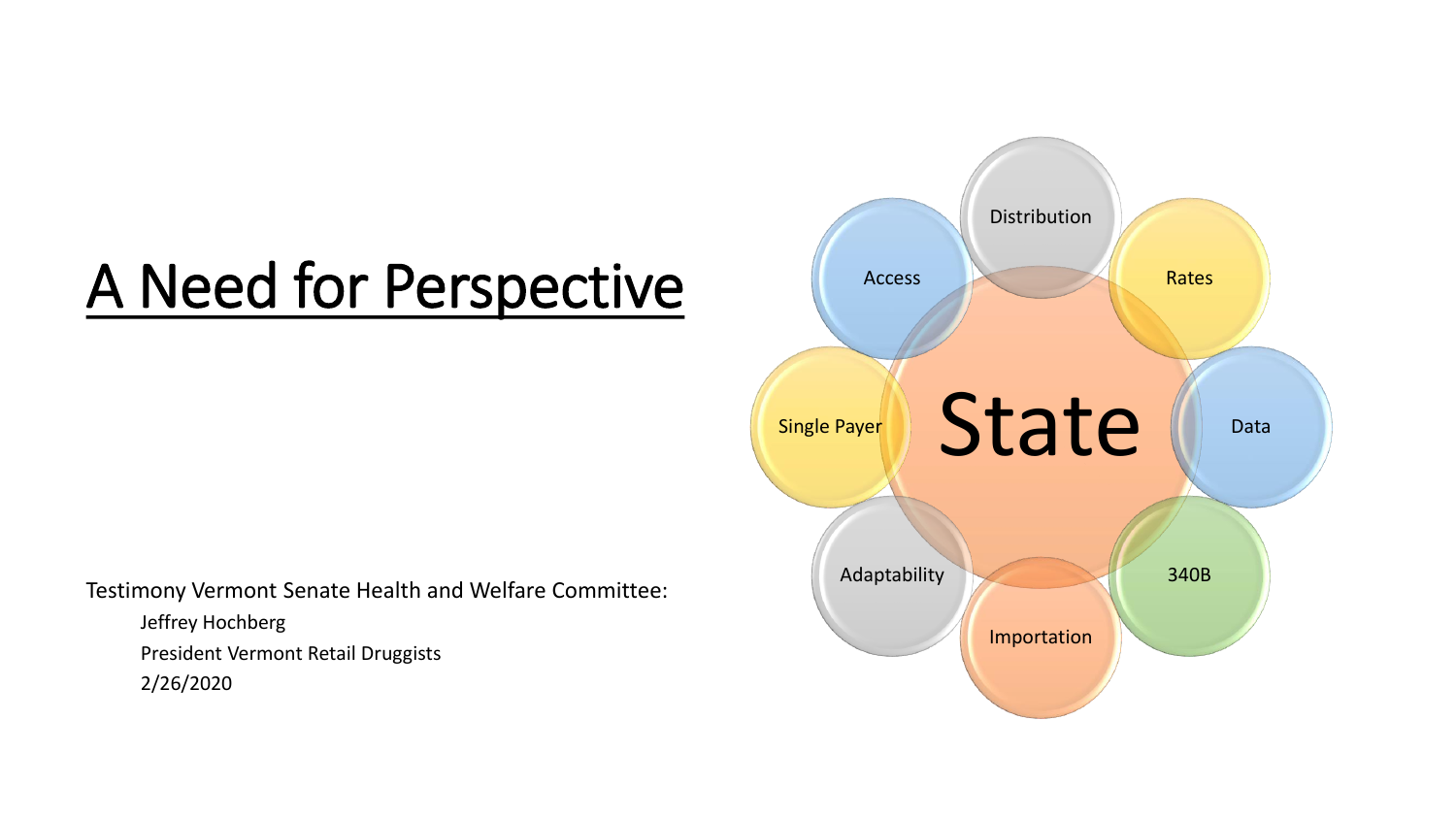# Summary:

• In order for the State to effectively control prescription drug prices, two things MUST happen:

1.) reduce the Pharmacy Benefit Manager's control over the system thru regulation; and

2.) completely change the paradigm without causing systemic collapse.

The time has come to rewrite the fundamentals of an overly complex and expensive system. To do so, we must achieve a new sense of perspective so that we can better control and monitor our continual efforts. We must repurpose key players to properly pursue the "Triple Aim."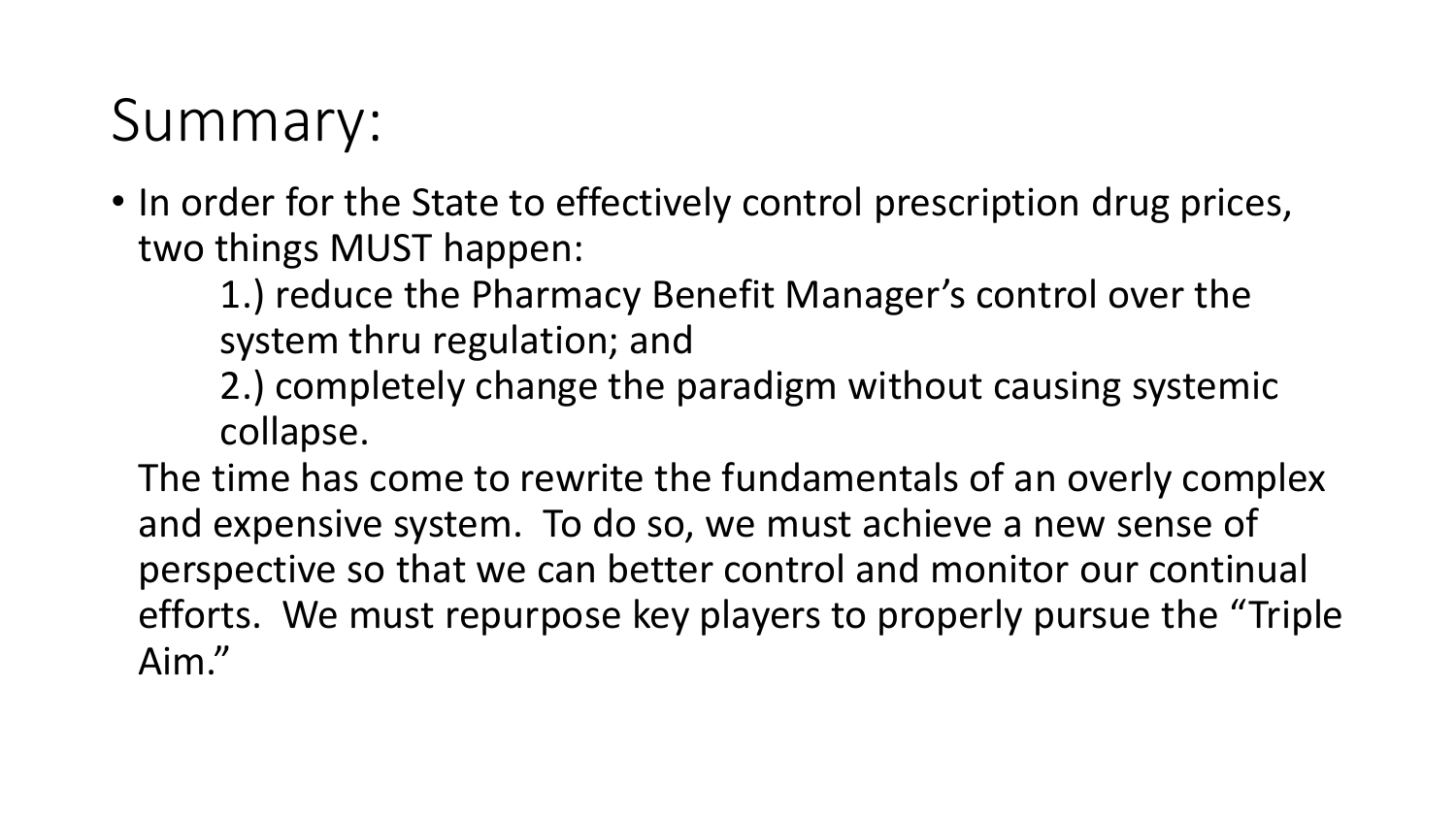### Current Pharmacy Revenue Path

- Overly complicated
- Lacking any sense of Transparency
- At least 5 inflation steps:
- 1. Manufacturer sells product to Wholesaler (WAC – Wholesale acquisition price or **List Price**);
- 2. Wholesaler sells to Pharmacies (**Invoice Price**);
- 3. Pharmacy dispenses drug to Patients and paid by PBM (**Retail Price**);
- 4. PBM charges Insurer (**Plan Drug Spend**);
- 5. Insurer charges Patient (**Premium**);
- Complete disassociation from true costs and drug product

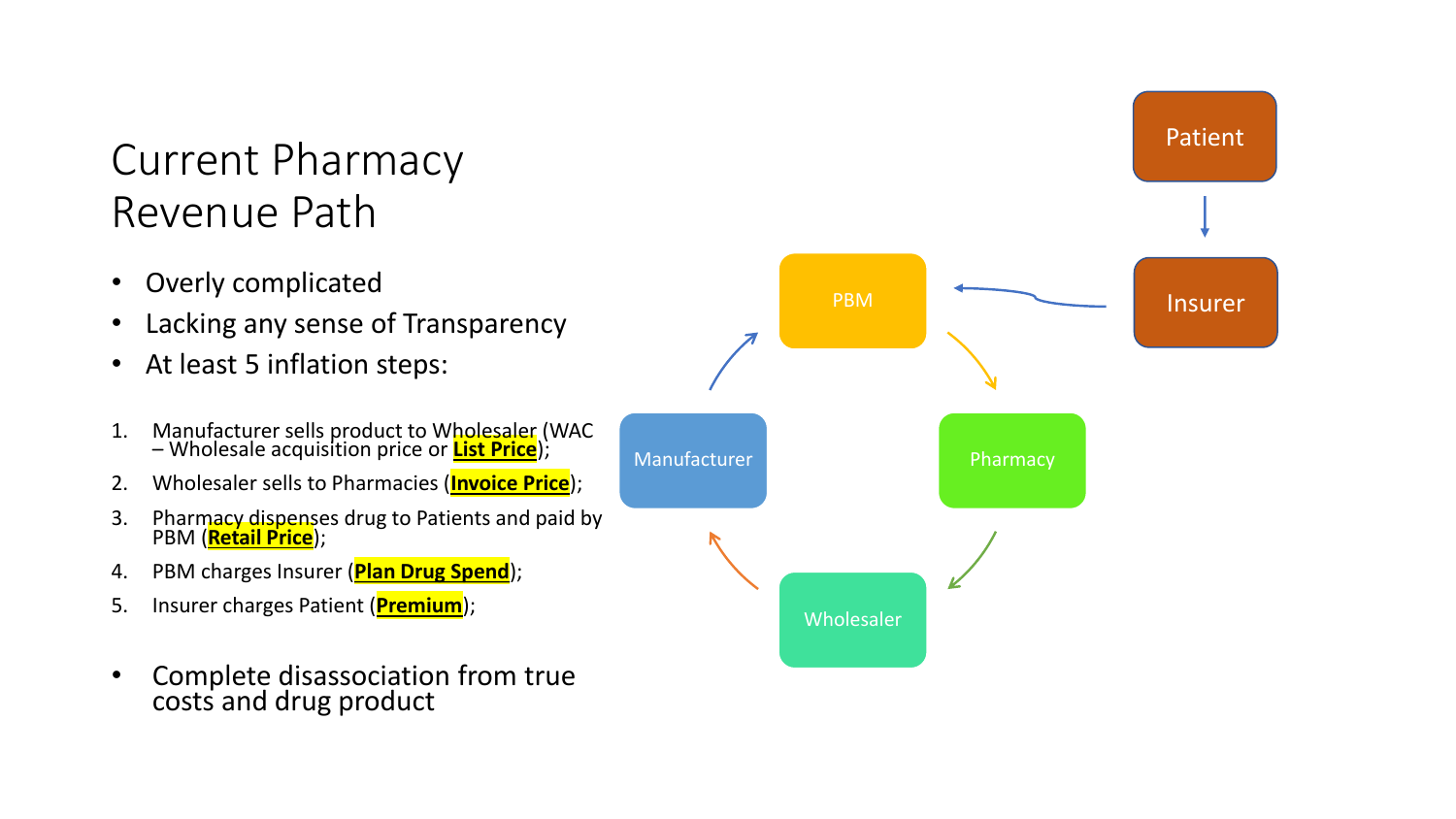### The System is Broken

- PBMs are exerting far too much control over prescriptions drugs and have little to NO regulatory oversight
- There is NO transparency in the System
- There is NO effective financial regulation of the System
- There are potential Consumer Fraud issues
- There is No ability to fully monitor the effectiveness and impact of programs
- Corporate monopolization of the System is rapidly growing
- Patient Costs are Rising; Access is Declining; and Demographic Needs are Increasing.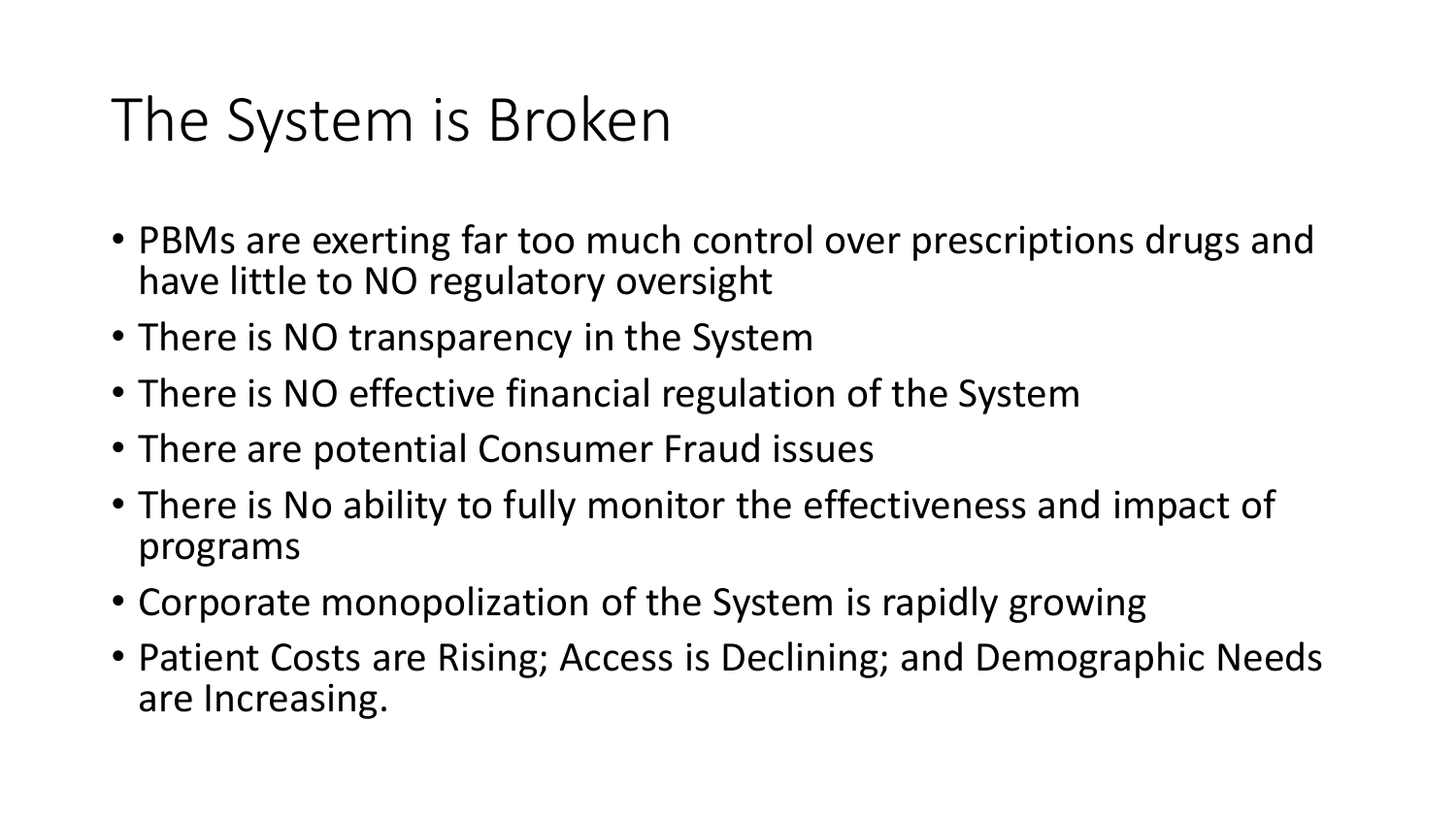



### 3 AXIS Advisors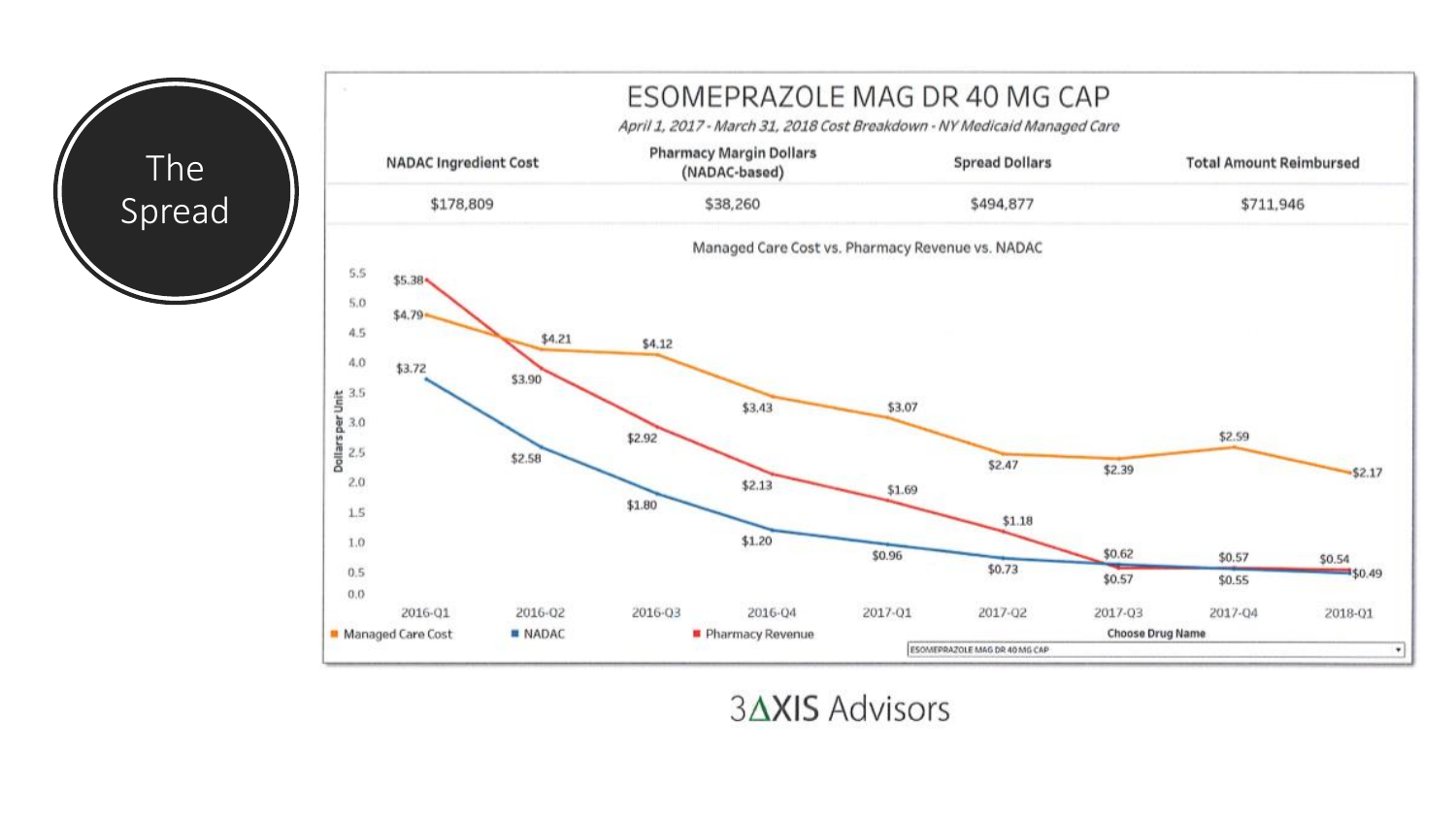

NADAC is the National Average Drug Acquisition Cost at the Pharmacy Level (Invoice Price)



#### Payment vs. NADAC per Unit - KY - Managed care IMATINIB MESYLATE 400 MG TAB

Figure 1 Source: CMS.Data.gov; 46brooklyn Research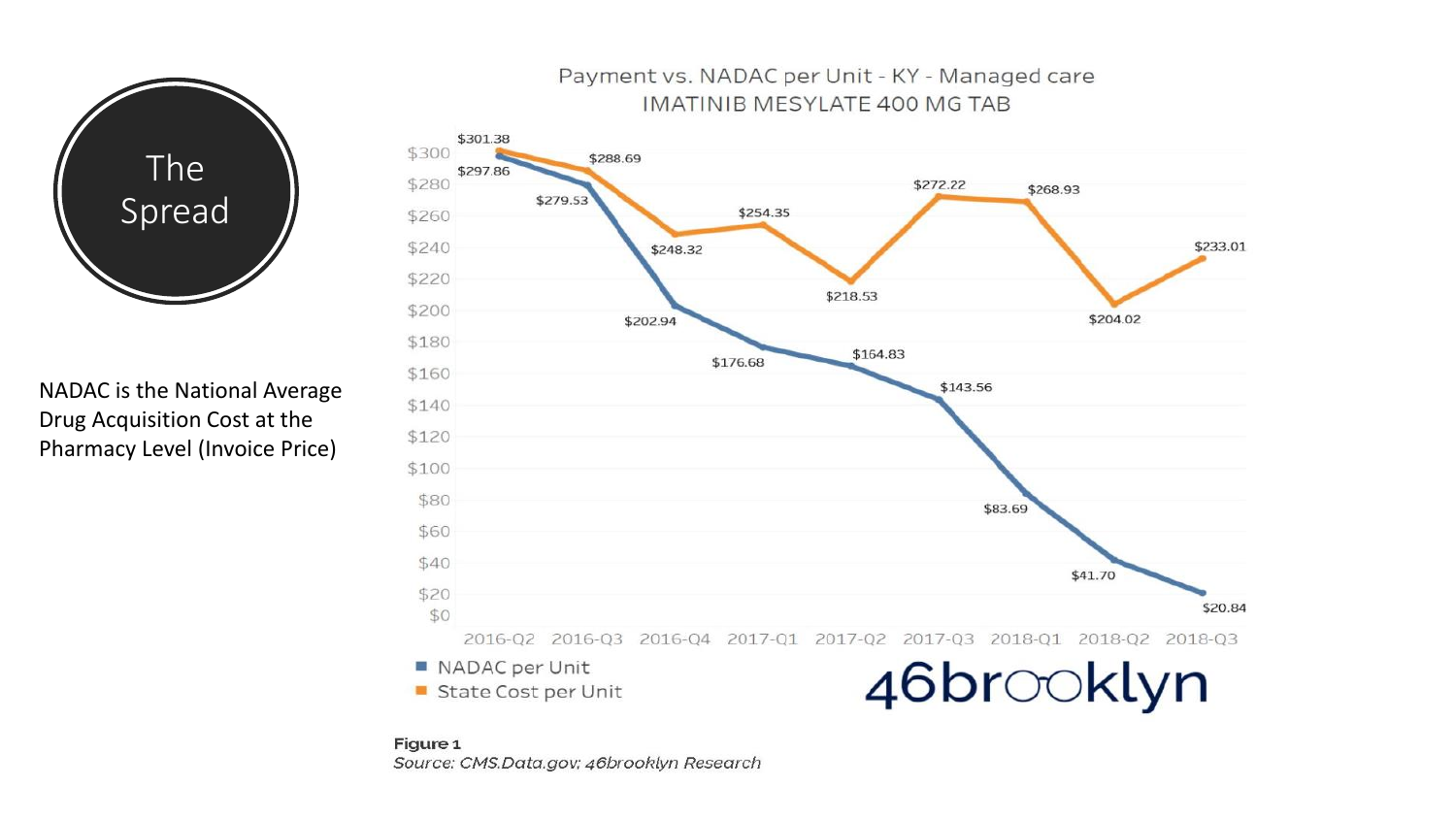

In its October 2019 newsletter PUTT released the following which further articulates the "Spread" and how it affects consumers

[Pharmacists United for Truth and](https://www.truthrx.org/)  Transparency - Pharmacists United for Truth and Transparency (truthrx.org)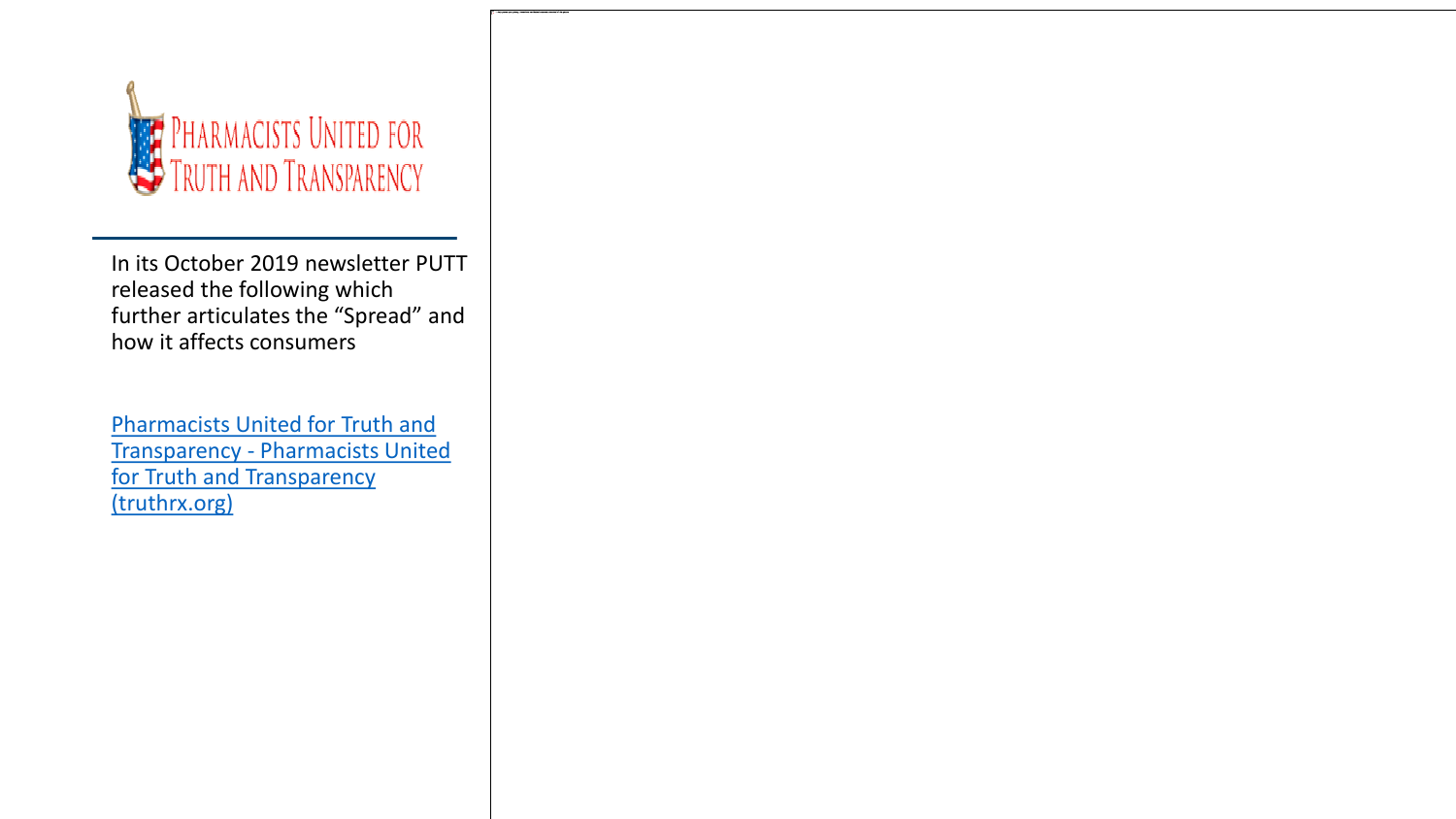# What if…?

| npr                        |  |                                                         |  | <b>A SIGN IN A NPR SHOP</b> | <b>V</b> DONATE NOW |
|----------------------------|--|---------------------------------------------------------|--|-----------------------------|---------------------|
|                            |  |                                                         |  |                             |                     |
|                            |  | EINEWS YARTS & LIFE J'MUSIC C SHOWS & PODCASTS Q SEARCH |  |                             |                     |
|                            |  |                                                         |  |                             |                     |
| Shots HEALTH NEWS FROM NPR |  |                                                         |  |                             |                     |

POLICY-ISH

Trump Administration Wants To Cut Drug **Prices By Eliminating Middlemen's Rebates** 

February 1, 2019 - 3:05 PM ET

**ALISON KODJAK** 

### **Medicaid Drug Spend-Gross and Net**





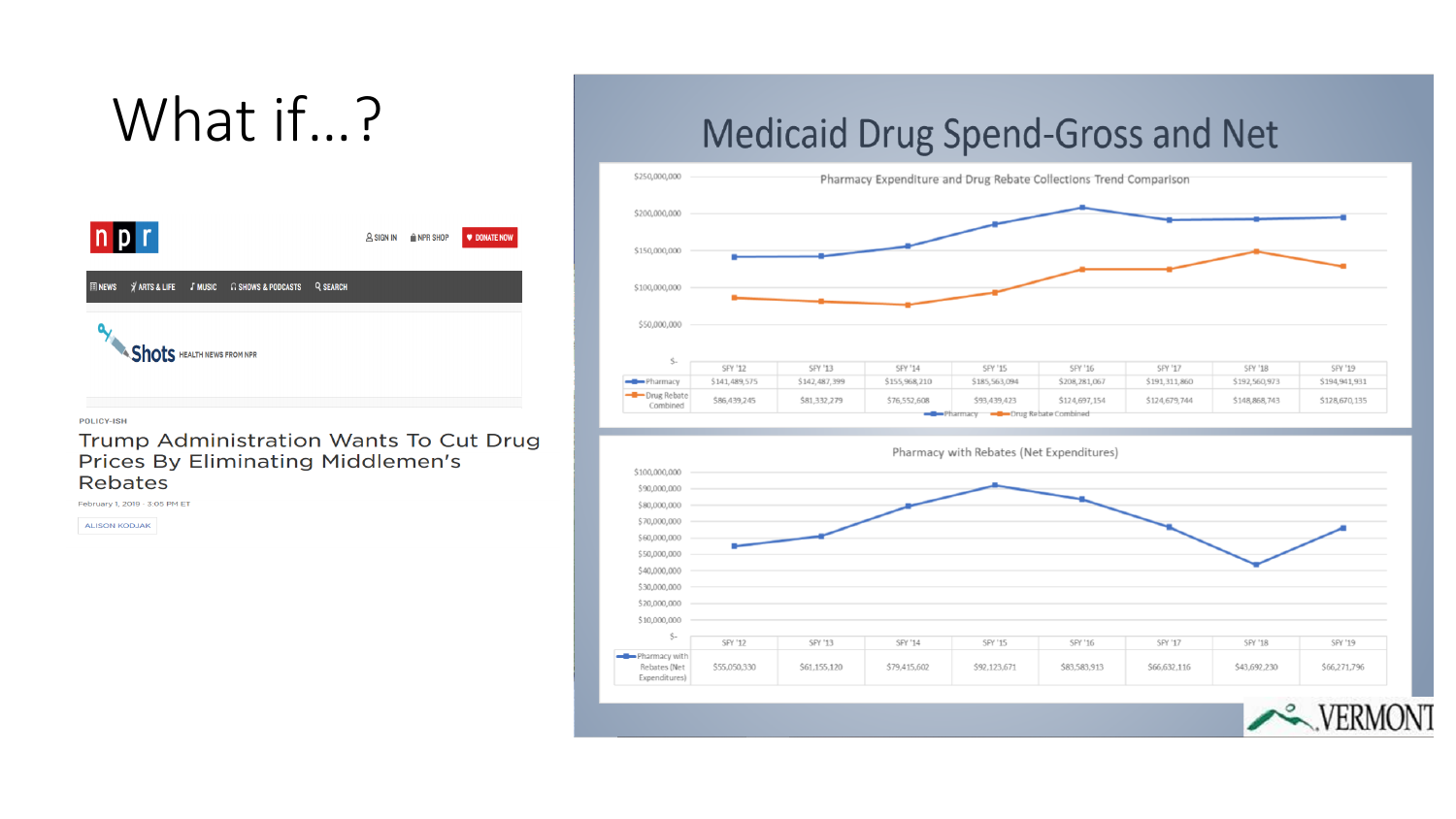### …They Did It!

- HHS Finalizes Rule to Bring Drug Discounts Directly to Seniors at the Pharmacy Counter
- Today, in response to President Trump's July 24, 2020 Executive Order on "Lowering Prices for Patients by Eliminating Kickbacks to Middlemen," HHS Secretary Alex Azar and the HHS Office of Inspector General finalized a regulation to eliminate the current system of drug rebates in Medicare Part D, in order to create incentives to lower list prices and reduce out-of-pocket spending on prescription drugs by delivering discounts directly at the pharmacy counter.
- [HHS Finalizes Rule to Bring Drug Discounts Directly to Seniors at the](https://www.hhs.gov/about/news/2020/11/20/hhs-finalizes-rule-bring-drug-discounts-directly-seniors-pharmacy-counter.html)  Pharmacy Counter | HHS.gov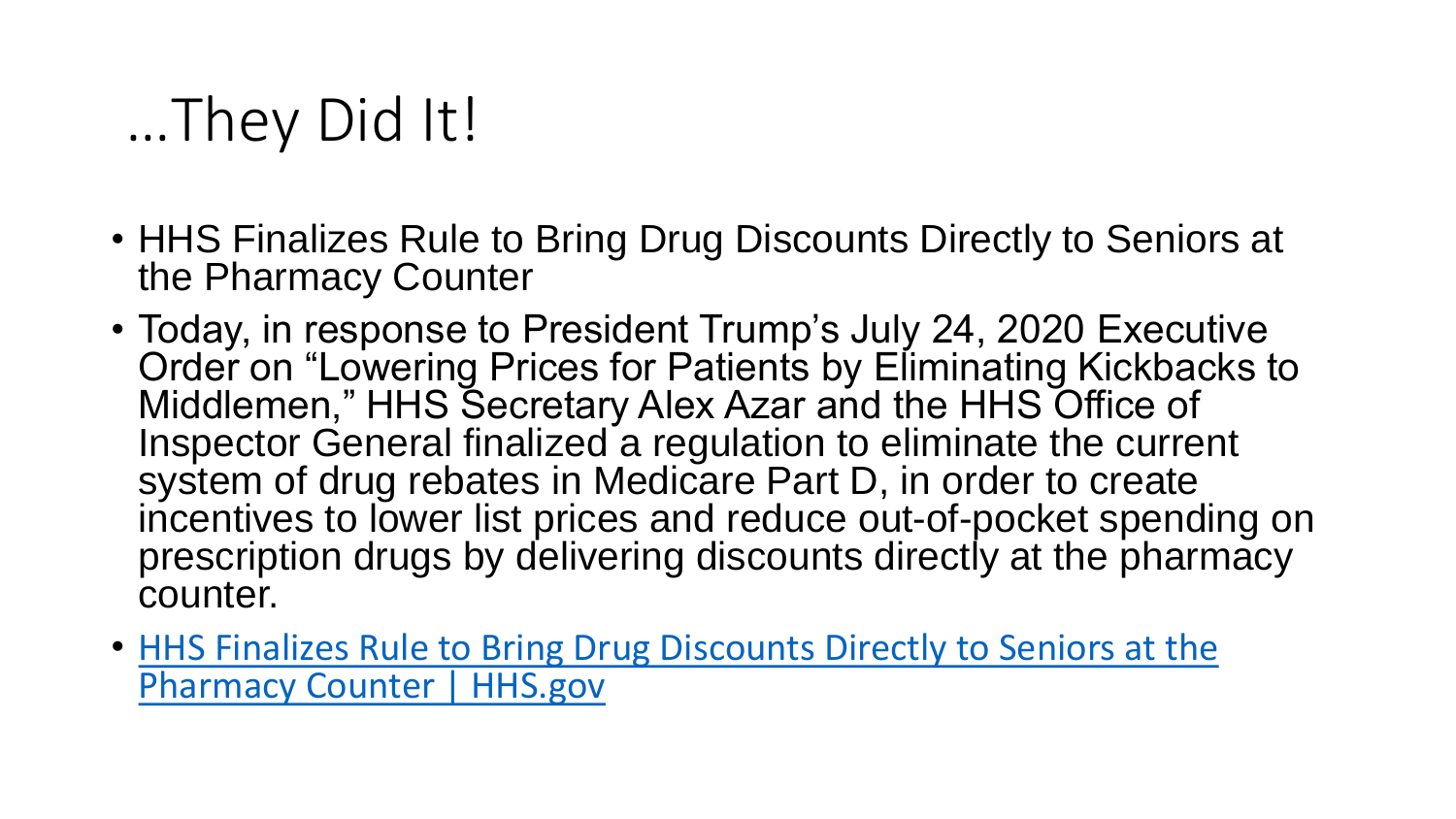### Kaiser Family Foundation's take on Rebates

KFF – "Rebates do not directly lower the out-of-pocket costs that patients pay for a drug."

[Prescription Drug Rebates, Explained | KFF](https://www.kff.org/medicare/video/prescription-drug-rebates-explained/)

– animated video **Published: Jul 26, 2019**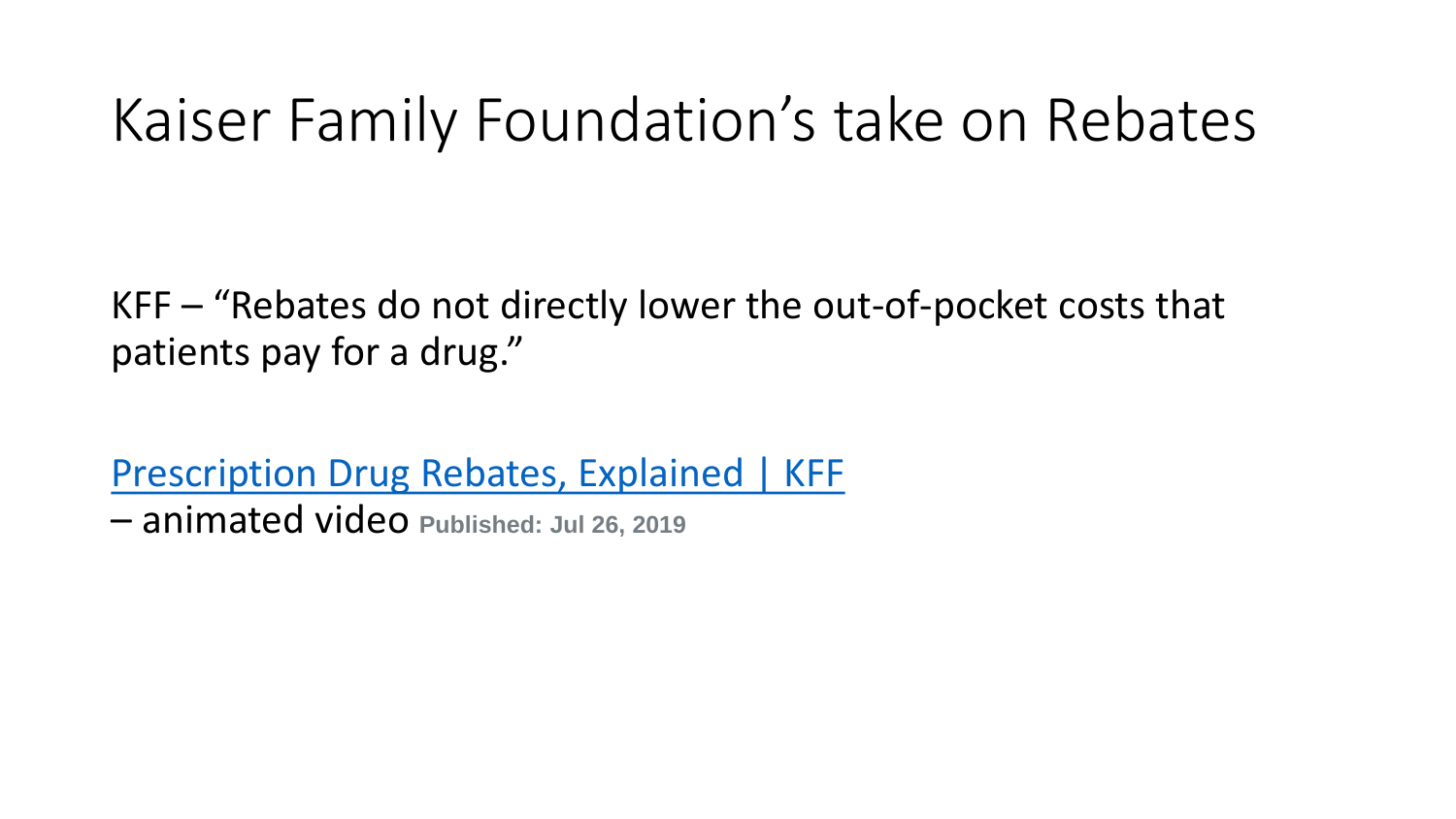### The Value of Rebates

### • The Association Between Drug Rebates and List Prices

*By [Neeraj Sood, PhD,](https://healthpolicy.usc.edu/author/neeraj-sood-ph-d/) [Rocio Ribero, PhD,](https://healthpolicy.usc.edu/author/rocio-ribero-phd/) [Martha Ryan](https://healthpolicy.usc.edu/author/martha-ryan/) and [Karen Van Nuys, PhD](https://healthpolicy.usc.edu/author/karen-van-nuys-ph-d/)* February 11, 2020 [The Association Between Drug Rebates and List Prices](https://healthpolicy.usc.edu/research/the-association-between-drug-rebates-and-list-prices/) – USC Schaeffer

Drug rebates and list prices are positively correlated: On average, a \$1 increase in rebates is associated with a \$1.17 increase in list price.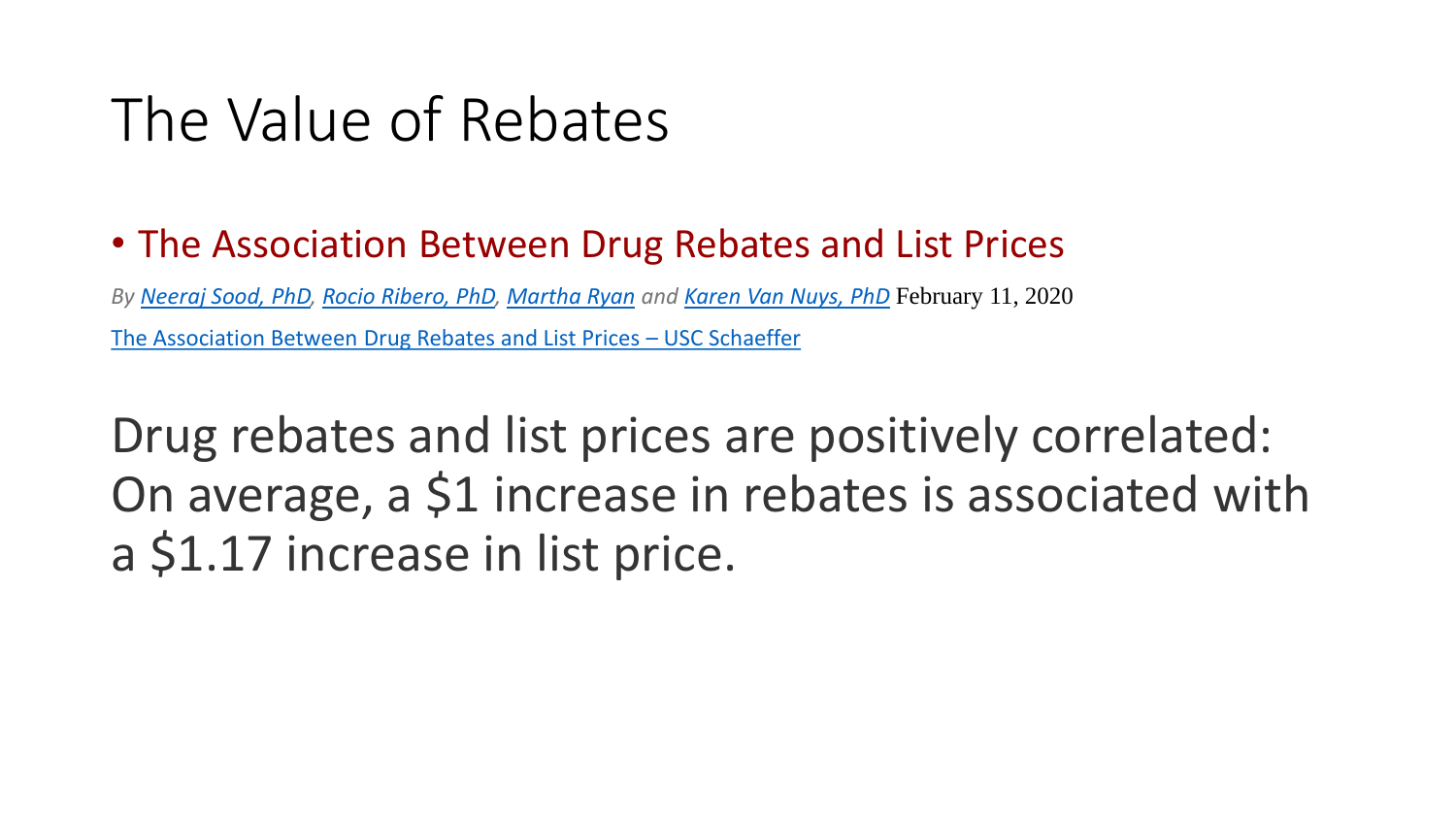### Access Issues

With < 35 pharmacy groups in the State, why do we have discrepant pricing?

| <b>Navitus Prescription Drug Coverage</b><br><b>NAVITUS</b> |                                                        |        |        |                   |                   |        |  |
|-------------------------------------------------------------|--------------------------------------------------------|--------|--------|-------------------|-------------------|--------|--|
|                                                             | 30-DAY SUPPLY                                          |        |        | 90-DAY SUPPLY     |                   |        |  |
| <b>PHARMACY CO-PAY</b>                                      | TIER 1                                                 | TIER 2 | TIER 3 | TIER <sub>1</sub> | TIER <sub>2</sub> | TIER 3 |  |
| <b>UVM HEALTH NETWORK</b><br><b>OUTPATIENT PHARMACIES</b>   | \$0                                                    | \$25   | \$45   | \$0               | \$50              | \$90   |  |
| UVM MEDICAL CENTER<br><b>MAIL ORDER PHARMACY</b>            |                                                        |        |        |                   |                   |        |  |
| <b>NAVITUS RETAIL NETWORK</b><br><b>PHARMACY</b>            | 510                                                    | \$30   | \$50   | \$30              | \$90              | \$150  |  |
| <b>INFERTILITY</b>                                          | 50% coinsurance up to annual benefit of \$2,000/family |        |        |                   |                   |        |  |
| <b>ANNUAL Rx CO-PAY</b>                                     | \$1,250 per person, up to \$2,500 for a family         |        |        |                   |                   |        |  |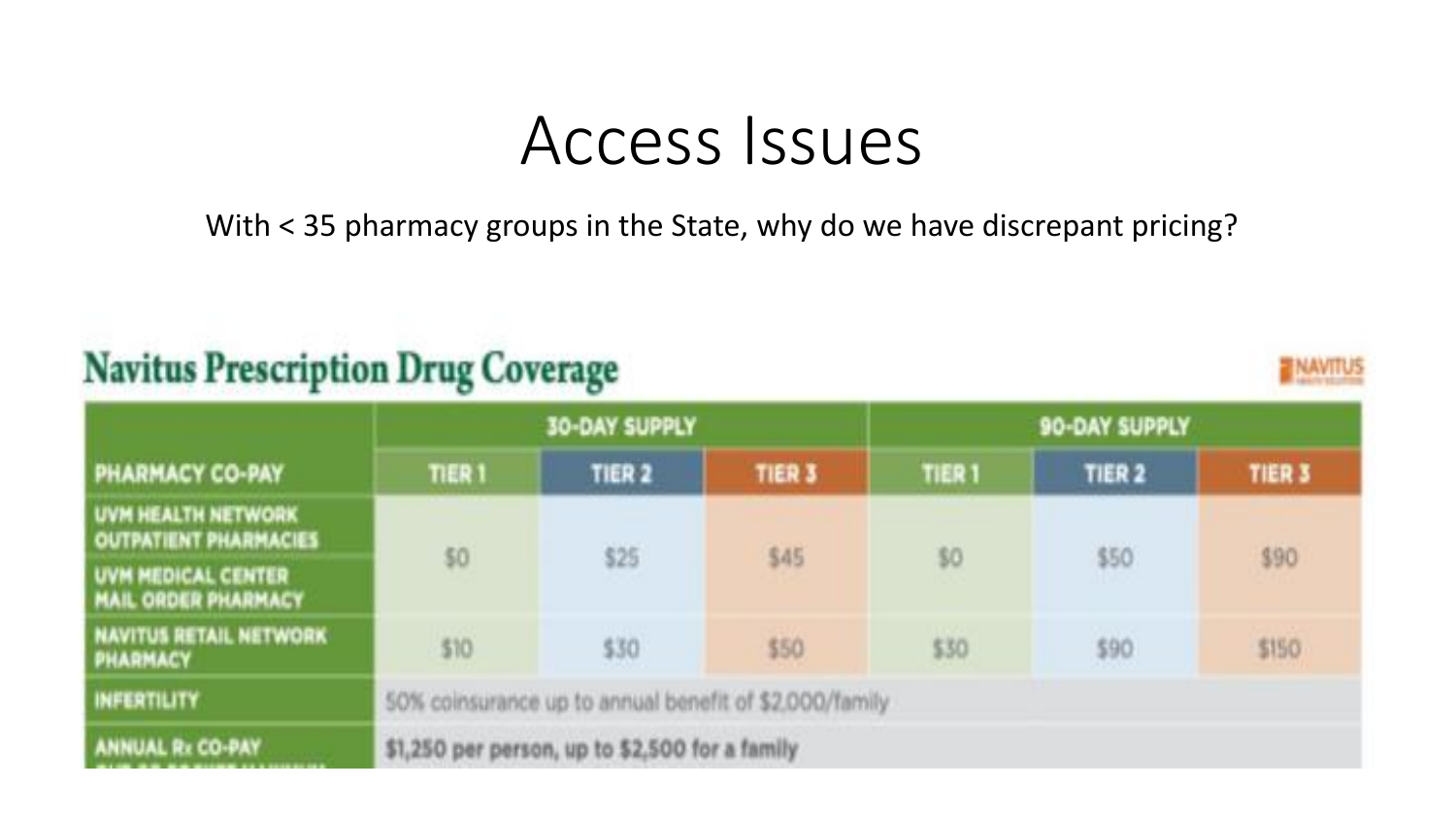# Where VT Stands

• A comparison of State Statutes regulating PBMs that are currently in effect as reported from NCPA, National Community Pharmacy Association

• VT scores 4/7

| <b>STATE</b>          | Licensure | <b>Claim Adj/Fees</b> | <b>Fair Audit</b> | AMMO | <b>AWP</b> | <b>Reimb Appeals</b> | Accred/Cert |
|-----------------------|-----------|-----------------------|-------------------|------|------------|----------------------|-------------|
| Alabama               | Y         | Ν                     | Y                 | и    | Y          | Ν                    | N           |
| Alaska                | Y         | N                     | Y                 | N    | N          | Ÿ                    | N           |
| Arizona               | N         | N                     | Ÿ                 | Y    | Ν          | Ÿ                    | Ν           |
| Arkansas              | Y         | Y                     | Y                 | Y    | Y          | Y                    | Ÿ           |
| California            | Y         | N                     | Y                 | И    | N          | Y                    | N           |
| Colorado              | N         | Ν                     | Y                 | Ν    | Y          | N                    | Ν           |
| Connecticut           | Ÿ         | N                     | Y                 | Y    | Y          | N                    | N           |
| <b>Delaware</b>       | Ÿ         | N                     | Y                 | Y    | Y          | Y                    | N           |
| Florida               | Ÿ         | Ν                     | Y                 | Ν    | Y          | Ν                    | Ν           |
| Georgia               | Ÿ         | Ÿ                     | Ÿ                 | Y    | Y          | Ÿ                    | N           |
| Hawaii                | Y         | N                     | Ν                 | Y    | Y          | Y                    | N           |
| Idaho                 | N         | N                     | Ν                 | Ν    | Y          | N                    | N           |
| <b>Illinois</b>       | N         | N                     | Ν                 | Ν    | Y          | N                    | N           |
| Indiana               | N         | N                     | Y                 | Ν    | Y          | N                    | N           |
|                       | Y         | N                     | Y                 | Ν    | N          | Ÿ                    | Ν           |
| lowa                  | Ÿ         | N                     | Ÿ                 | N    | Y          | Y                    | N           |
| Kansas                |           |                       |                   |      |            |                      |             |
| Kentucky              | Ÿ         | N                     | Y                 | и    | Y          | Y                    | N           |
| Louisiana             | Ÿ         | Ν                     | Ÿ                 | Y    | Y          | Ÿ                    | N           |
| <b>Maine</b>          | Ÿ         | N                     | Ÿ                 | и    | Y          | Y                    | N           |
| Maryland              | Ÿ         | Y                     | Ÿ                 | Y    | N          | Ÿ                    | N           |
| <b>Massachusetts</b>  | Ÿ         | N                     | Y                 | Ν    | Y          | N                    | N           |
| Michigan              | N         | N                     | N                 | и    | N          | N                    | N           |
| Minnesota             | Y         | N                     | Y                 | N    | N          | Y                    | N           |
| Mississippi           | Y         | Ν                     | Y                 | Ν    | Y          | N                    | Ν           |
| Missouri              | N         | N                     | Y                 | N    | N          | Y                    | N           |
| Montana               | N         | Y                     | Y                 | Y    | N          | Ÿ                    | Ÿ           |
| Nebraska              | Ν         | Ν                     | Ν                 | Ν    | N          | N                    | N           |
| Nevada                | N         | Ν                     | Ν                 | и    | N          | N                    | N           |
| <b>New Hampshire</b>  | Ÿ         | Ÿ                     | Ÿ                 | Ν    | Ÿ          | Ÿ                    | Ÿ           |
| <b>New Jersey</b>     | Y         | Y                     | И                 | Y    | Y          | Y                    | Y           |
| <b>New Mexico</b>     | Y         | Y                     | Y                 | N    | N          | Y                    | Y           |
| <b>New York</b>       | N         | N                     | Y                 | Y    | Ν          | Ÿ                    | N           |
| <b>North Carolina</b> | N         | Ÿ                     | Ÿ                 | Y.   | Y          | Y                    | Ν           |
| <b>North Dakota</b>   | Y         | Y                     | Y                 | Y    | Y          | Y                    | v           |
| Ohio                  | Y         | N                     | Υ                 | И    | N          | Y                    | N           |
| Oklahoma              | Ÿ         | Y                     | Ÿ                 | Ν    | Y          | Ÿ                    | v           |
| Oregon                | Y         | Y                     | Y                 | Y    | N          | Ÿ                    | N           |
| Pennsylvania          | Ÿ         | N                     | Ÿ                 | и    | N          | Ÿ                    | Ν           |
| <b>Rhode Island</b>   | Ÿ         | N                     | Ÿ                 | Ν    | N          | Ÿ.                   | N           |
| South Carolina        | Ÿ         | Y                     | Y                 | N    | Y          | Y                    | N           |
| South Dakota          | Y         | Y                     | Y                 | Y    | Y          | N                    | N           |
| Tennessee             | Y         | Ÿ                     | Y                 | И    | Y          | Ÿ                    | и           |
| Texas                 | Ÿ         | Y                     | Y                 | Y    | Y          | Y                    | N           |
| Utah                  | Y         | Ÿ                     | Y                 | N    |            | Y                    | м           |
| Vermont               | Ÿ         | N                     | Ÿ                 | Y    | N          | Ÿ                    | N           |
| Virginia              | Ν         | Ÿ                     | Ÿ                 | Y    |            | Ÿ                    | N           |
| Washington            | Y         | N                     | Ÿ                 | и    | N          | Y                    | N           |
| <b>West Virginia</b>  | Y         | Ν                     | Y                 | Y    | N          | N                    | N           |
|                       | N         | N                     | N                 | Y    | Y          | Ÿ                    | N           |
| Wisconsin             | Ÿ         | N                     | Y                 | N    | Y          | Ÿ                    | N           |
| Wyoming               |           |                       |                   |      |            |                      |             |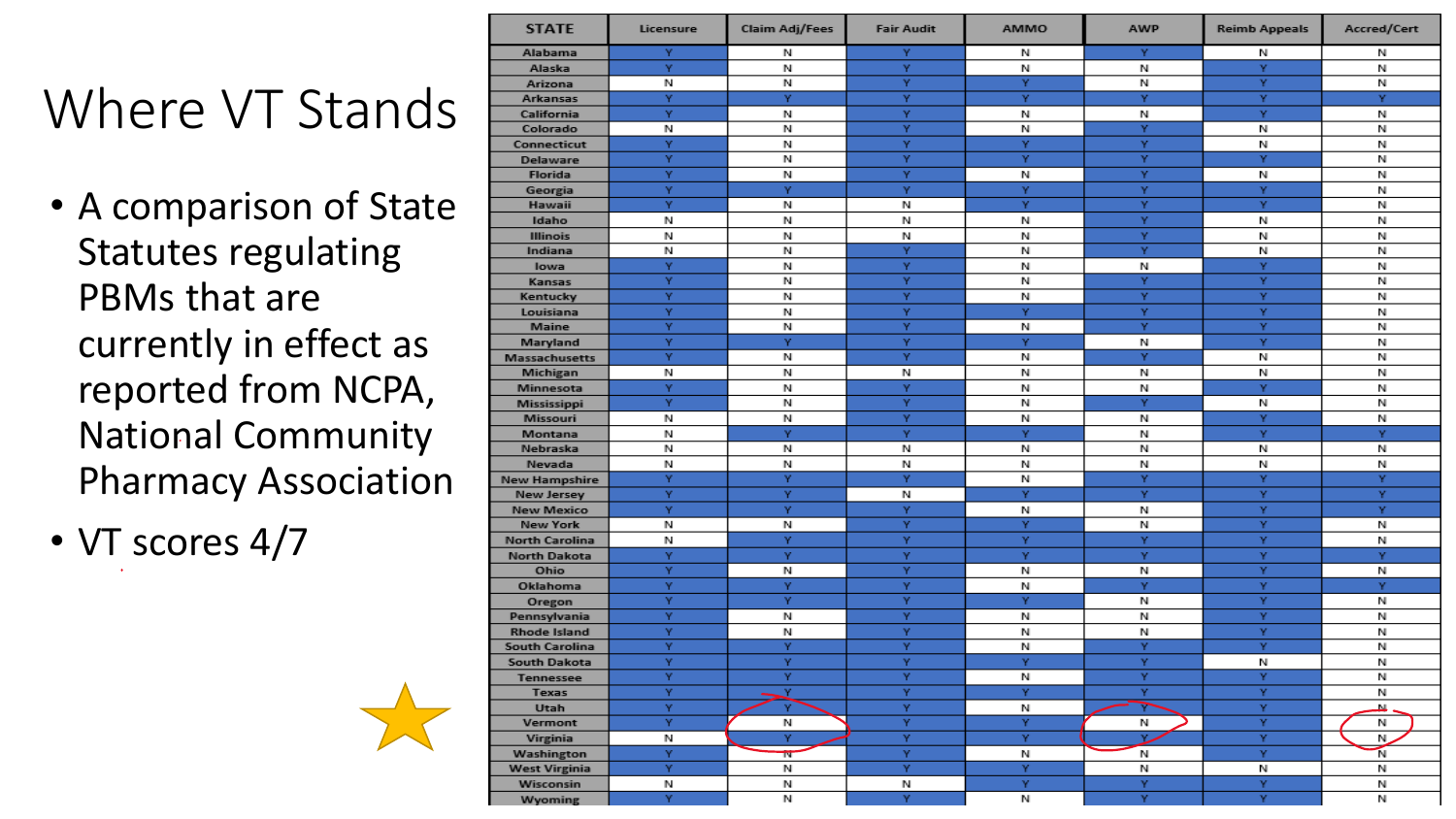### Current PBM Statutory Reform

- National Council of Insurance Legislators guidance to State language for increased PBM regulation <http://ncoil.org/2020/01/13/ncoil-adopts-drug-pricing-transparency-model-act/>
- NY State 2019-2020 comprehensive language S 6531 [https://assembly.state.ny.us/leg/?default\\_fld=&bn=S06531&term=2019&Summa](https://assembly.state.ny.us/leg/?default_fld=&bn=S06531&term=2019&Summary=Y&Actions=Y&Text=Y&Committee%26nbspVotes=Y&Floor%26nbspVotes=Y) ry=Y&Actions=Y&Text=Y&Committee%26nbspVotes=Y&Floor%26nbspVotes=Y
- Kansas 2020 comprehensive language HB 2598 [http://kslegislature.org/li/b2019\\_20/measures/documents/hb2598\\_00\\_0000.pdf](http://kslegislature.org/li/b2019_20/measures/documents/hb2598_00_0000.pdf)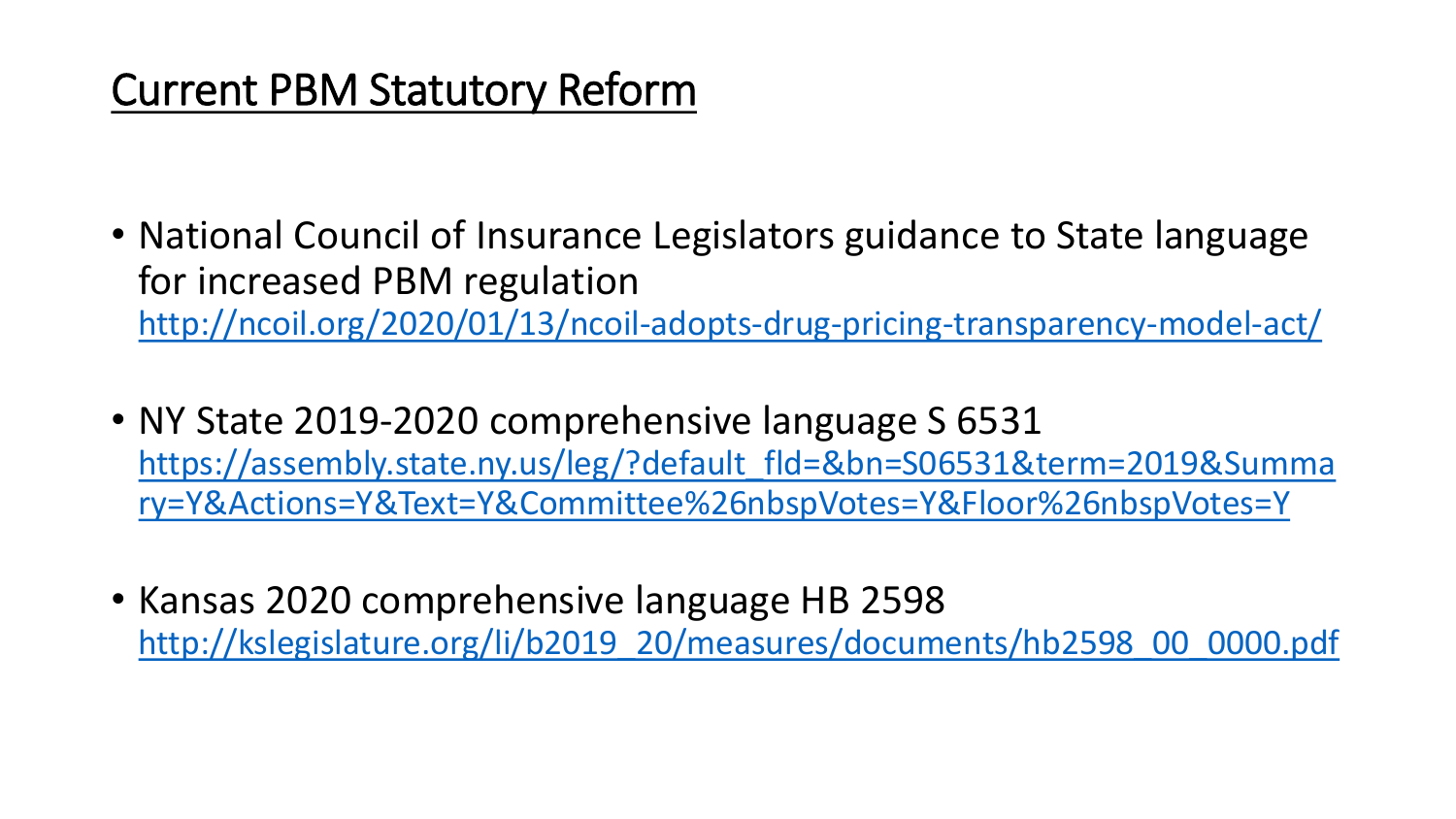### Data = Power

- Manufacturers want two things:
	- Market presence "Formulary Status";

• Utilization data – NCPDP data.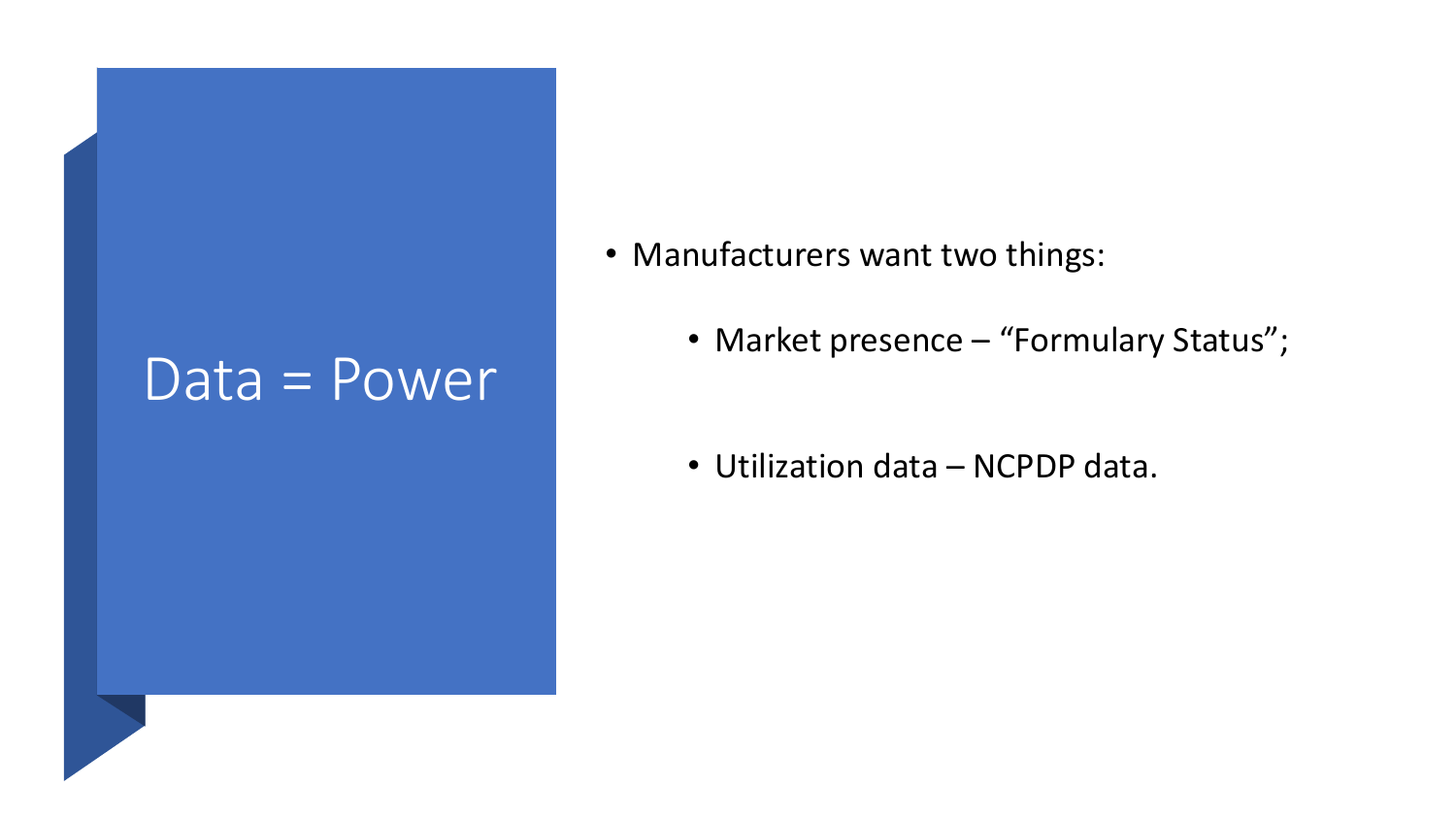### Switch Companies and Data Miners



The Switch facilitates the claim adjudication process between the Pharmacy and the PBM. Each transaction carries a cost ranging from \$0.03 to \$0.15 per transmission. \*For a similar price this data can be purchased by Data Miners (\*with contractual consent).

NOTE: The Switch packages ALL pharmacy data into **1 Format**!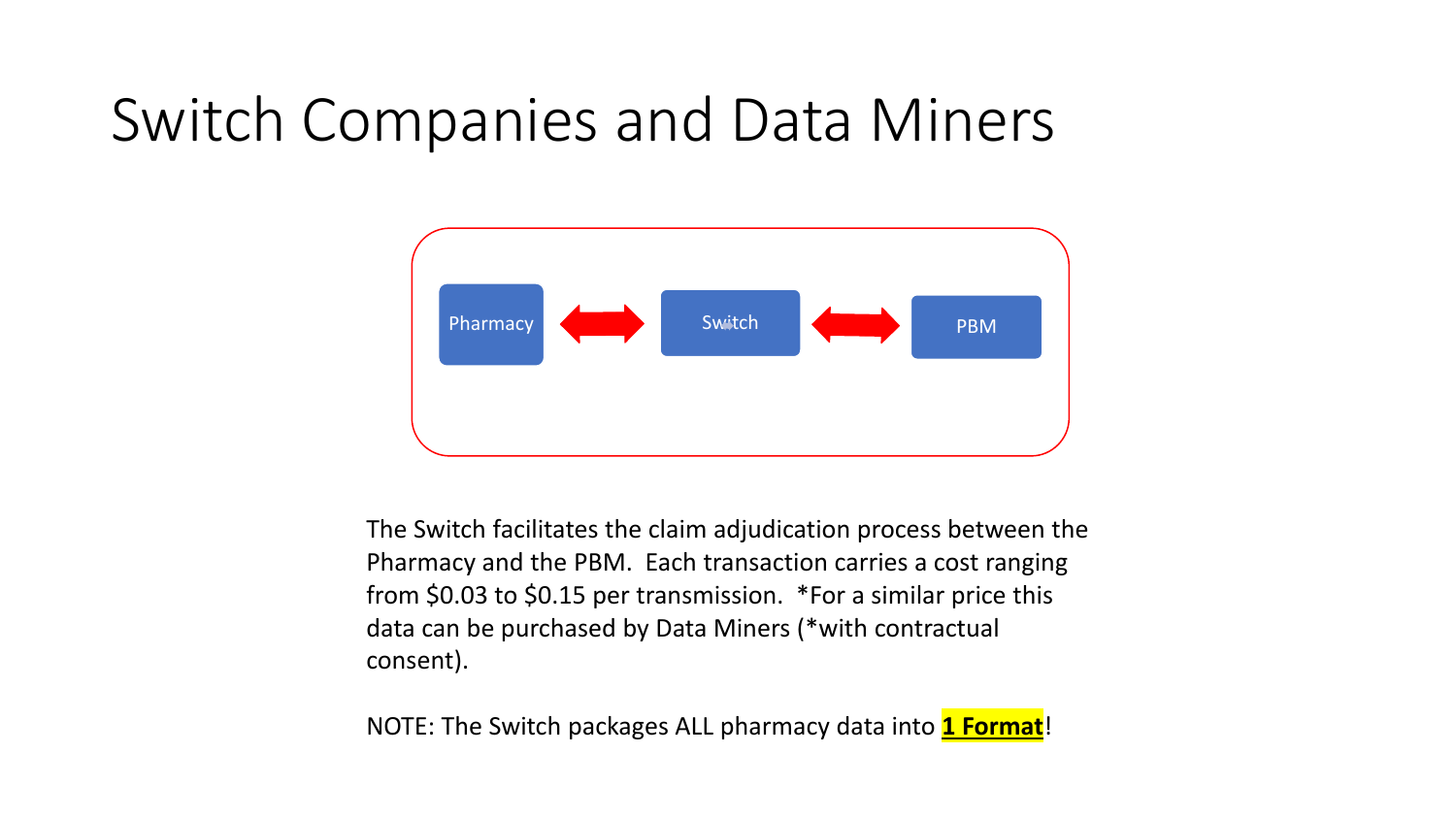### How data could be better utilized:

- Expand the functionality of VPMS and remove dependence from Pharmacy "uploads"
- Give VITL ability to incorporate prescription information into the EMR
- Use data to enhance negotiations with Drug Manufacturers
- Data can be analyzed to provide "missing" information from Insurer and PBM reports
- Data will also serve to evaluate the efficiency Drug Formularies (including 340B opportunities)
- Data selling can create continual Revenue stream for State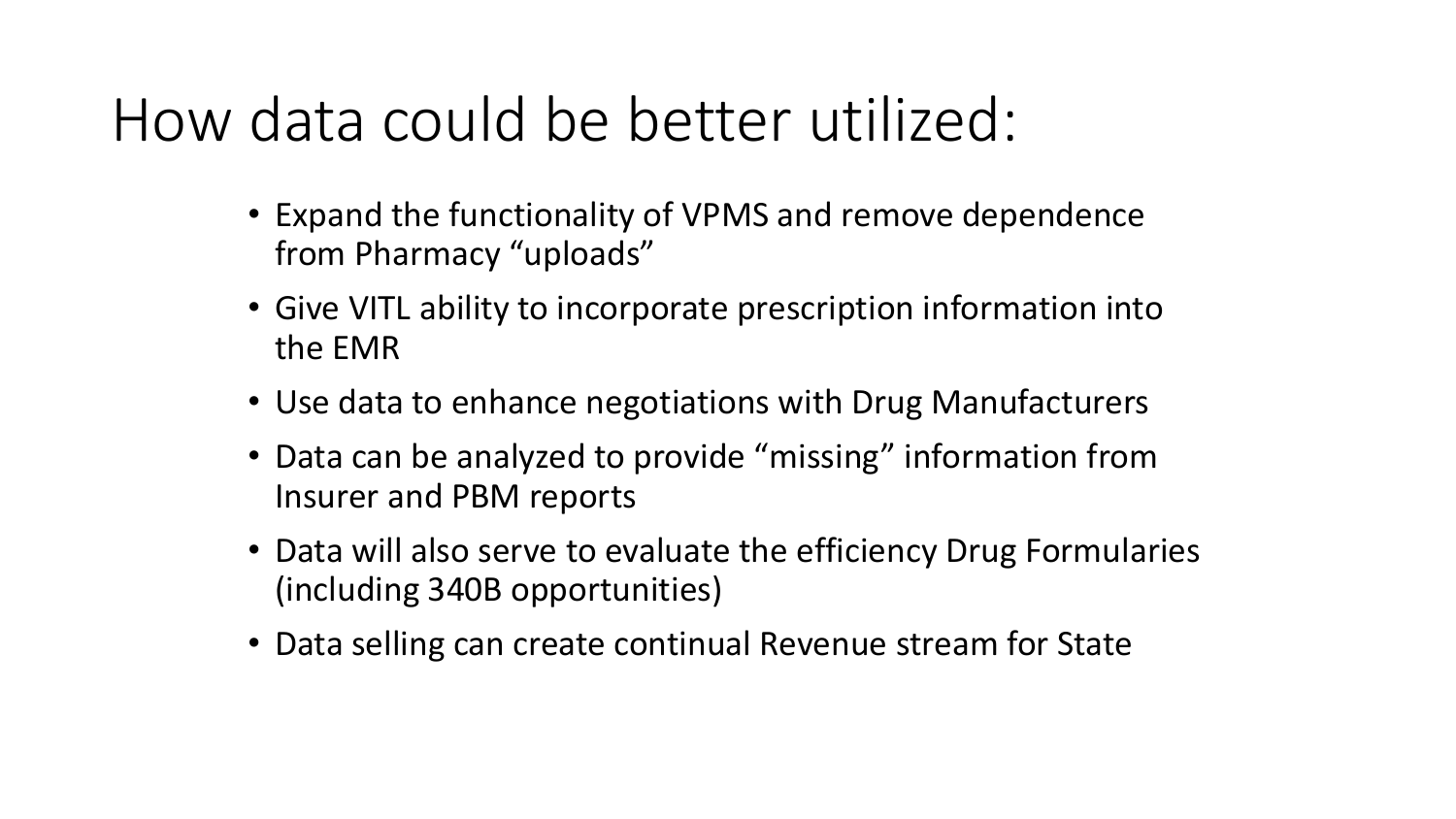### 340B: Focus on Brand Names

• Large discounts exist on Brand Name Drugs which represent 80% of total Drug Spend.

• Without full knowledge of Supplemental Rebates or True 340B Pricing, it remains difficult to evaluate.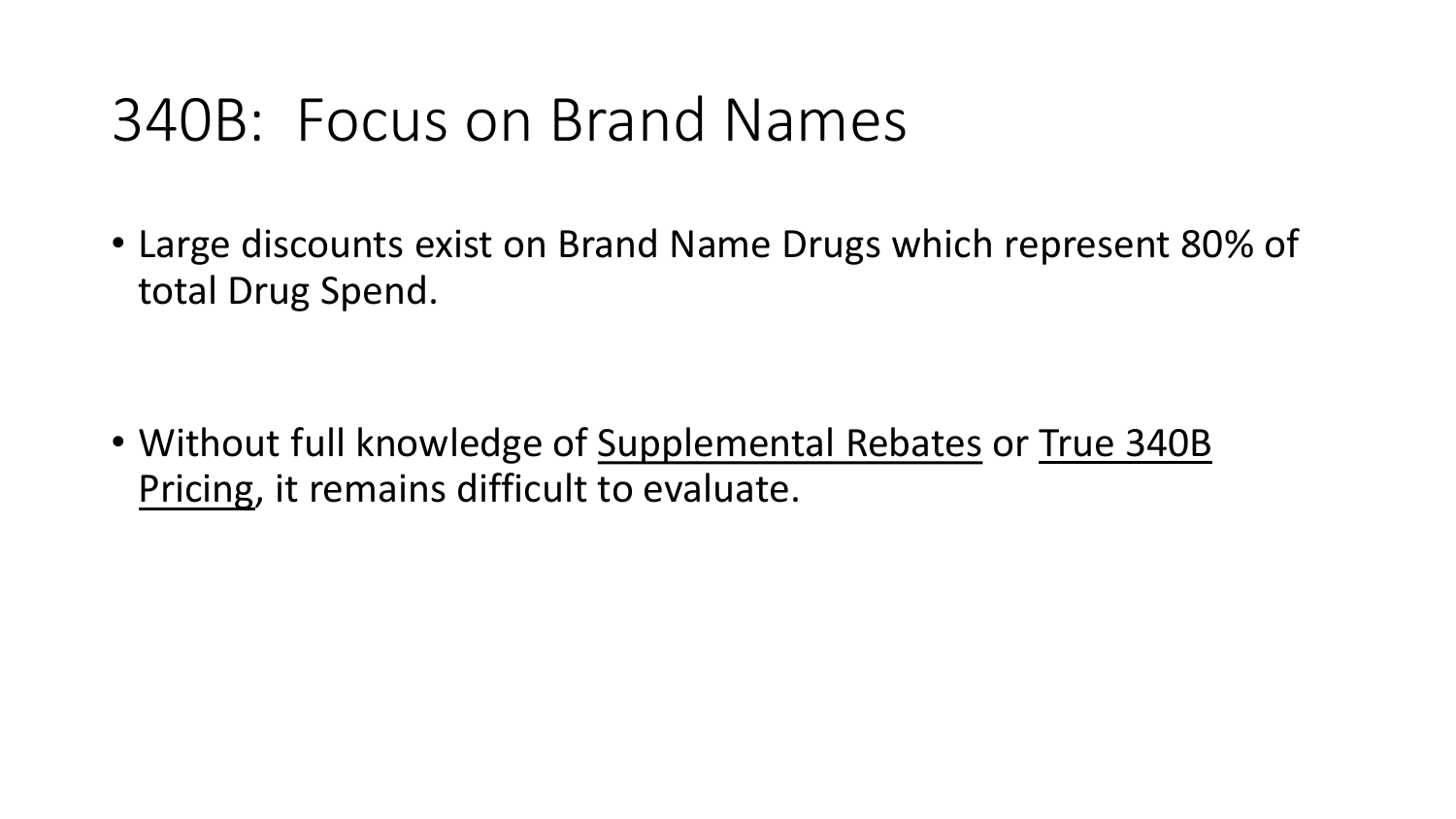### Comparison NADAC to 340B (as of 1/15/2020)

| <b>Drug</b>              | <b>NADAC</b> | <b>Current 340B</b> |
|--------------------------|--------------|---------------------|
| Humira (pen) *Specialty  | \$2707.80038 | \$0.01              |
| Epclusa (tab) *Specialty | \$867.75000  | \$189.4518          |
| Lantus Solostar (ML)     | \$27.24101   | \$0.03              |
| Advair HFA 230 (ea)      | \$330.55     | \$0.08              |
| Suboxone Film            | \$8.61537    | \$0.6870            |
| <b>Eliquis</b>           | \$7.53546    | \$1.4637            |
| <b>Dexilant</b>          | \$9.03303    | \$0.0097            |
| ProAir HFA (ea)          | \$64.18      | \$0.0900            |
| Victoza (pen)            | \$295.57     | \$15.1850           |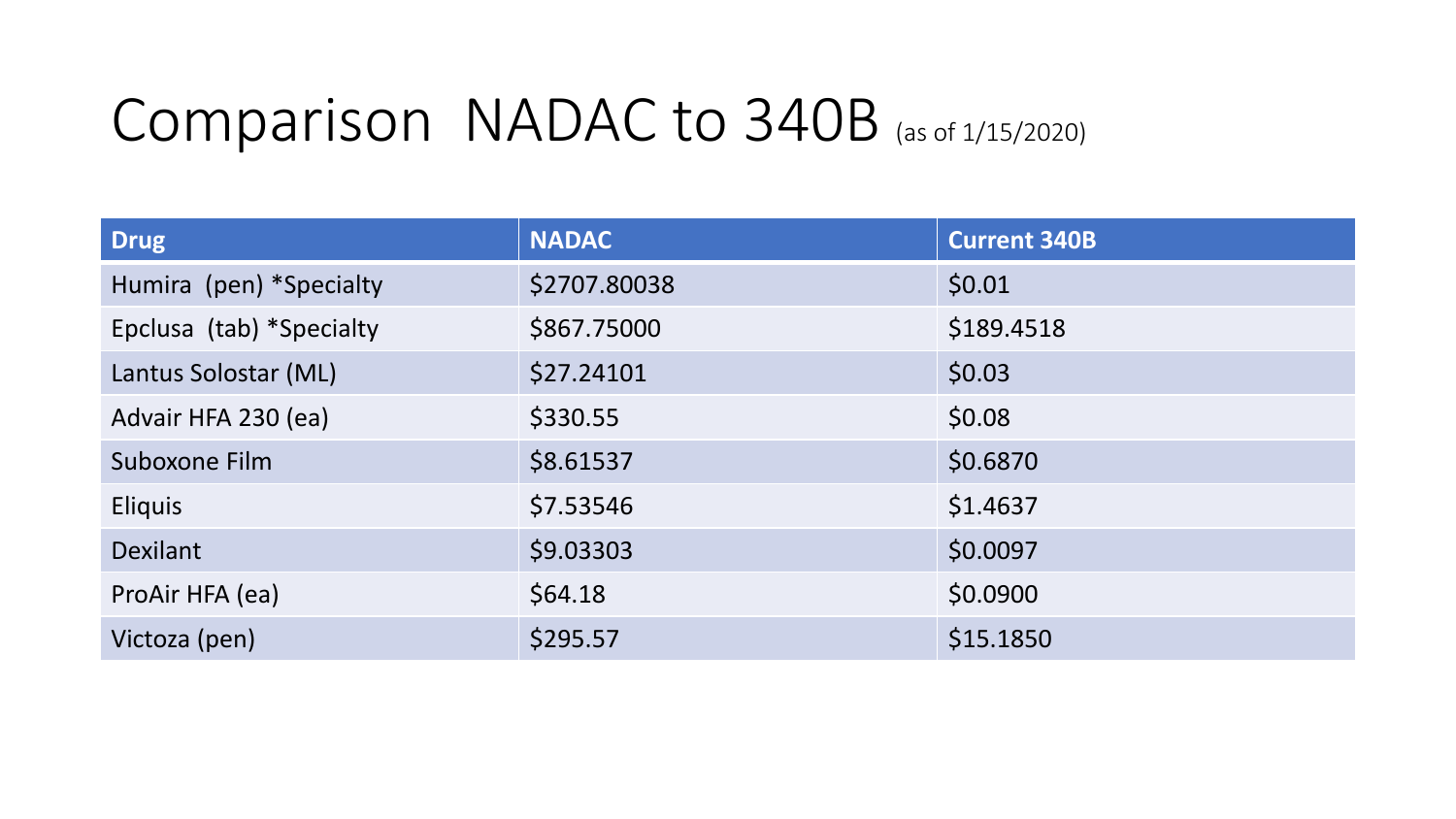### Further Data Research

### • [https://www.46brooklyn.com](https://www.46brooklyn.com/)

**46brooklyn Research** is an [Ohio non-profit corporation](https://businesssearch.sos.state.oh.us/?=businessDetails/4281234) whose purpose is to improve the accessibility and usability of U.S. drug pricing data. 46brooklyn takes the myriad drug pricing data sources scattered across the web and stitches them together into [data visualizations](https://www.46brooklyn.com/visualizations) that can be used by the public to better understand how the drug supply chain functions. 46brooklyn also writes and publishes [original research](https://www.46brooklyn.com/research) that uses the data within its public data visualizations to shine light on the hidden and complex underbelly of the drug supply chain.

### • <https://www.3axisadvisors.com/>

**3 Axis Advisors** is an elite, highly-specialized consultancy that partners with private and government sector organizations to solve complex, systemic problems and propel industry reform through data-driven advocacy. With a primary focus on identifying and analyzing U.S. drug supply chain inefficiencies and cost drivers, we offer unparalleled expertise in project design, data aggregation and analysis, government affairs and media relations.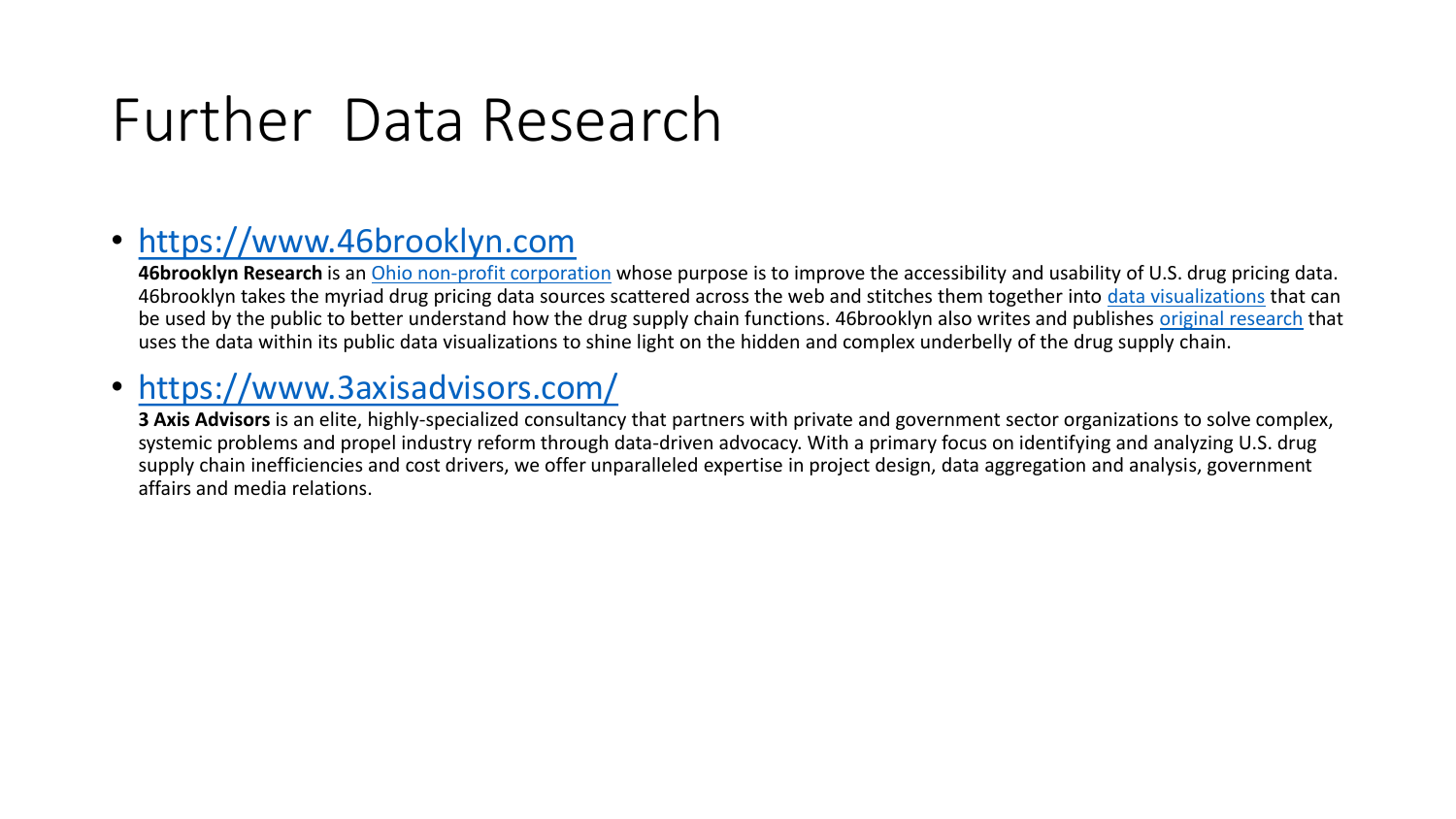### Where to turn:

- Wholesalers
	- Know true manufacturer price
	- Collect rebates from manufacturers
	- Big 3 Effectively set NADAC price
	- Have knowledge of **EVERY** transmitted prescription claim
	- Provide payment reconciliation platforms for pharmacies
	- Have programs that automate pharmacy inventory and ordering
	- Manage 340B programs
	- Contract with PBMs for Commercial Networks and Med D Networks on behalf of Pharmacies (PSAO)
	- Work internationally
	- Pick/Pack/Ship DAILY to every pharmacy in State
	- Are properly regulated by OPR/BOP/FDA/DEA
	- Have the lowest unit costs for drugs in supply chain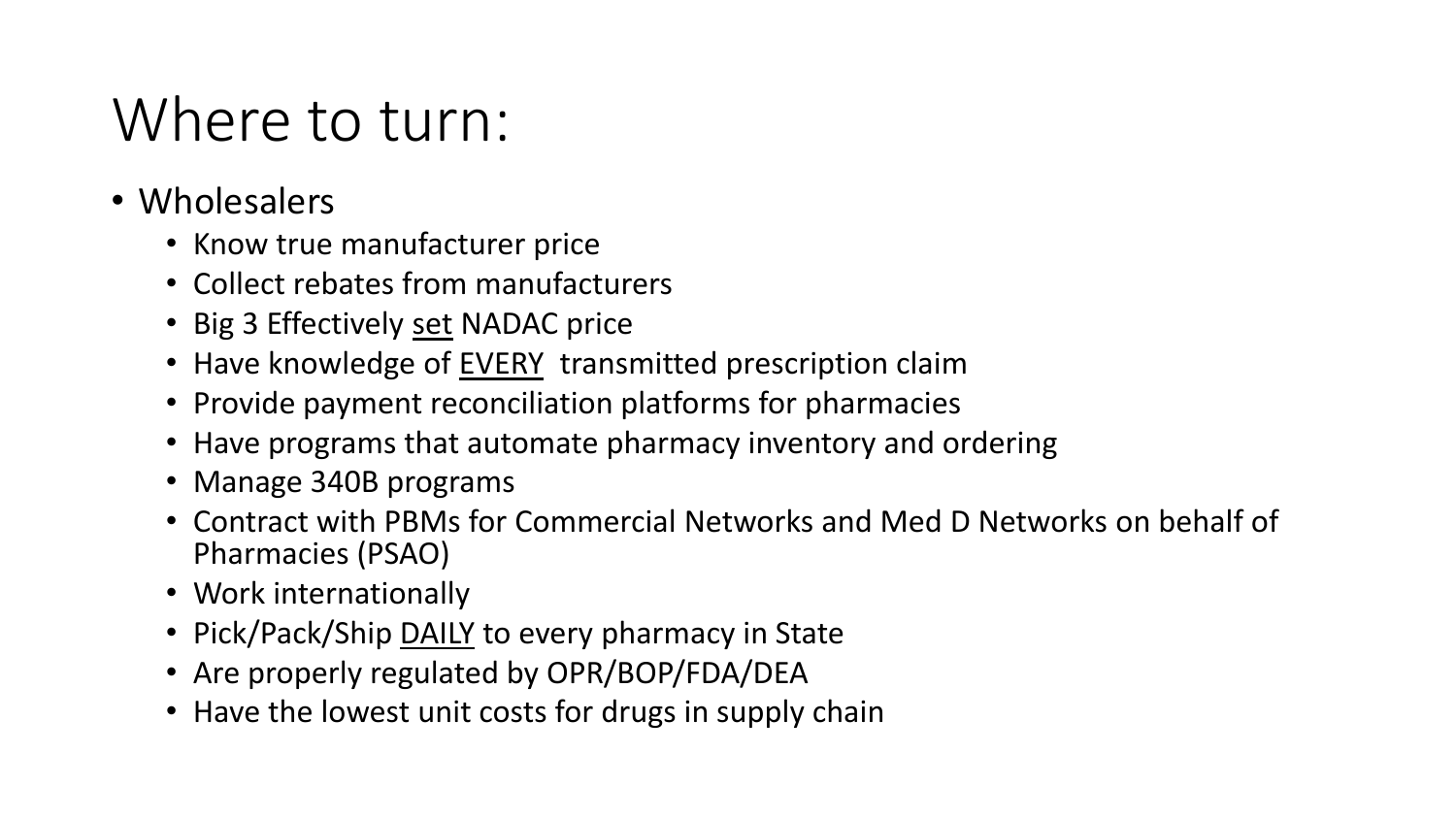## A Partnership Approach

- Eliminates nearly all inflationary steps for the State Payer effectively equating "Plan Drug Spend" (#4) to "Wholesaler Acquisition Cost" (#1)
- Positions State to best adapt to industry disruptions and opportunities
- Reduces cash flow liability of State Payer
- Increases negotiating power of partnered Wholesaler with addition of "government authority"
- TRANSPARENCY
- Lowers overall pharmacy cost of constituents
- Enhances pharmacy's ability to contribute toward "Triple Aim" by removal from "pay for product model"
- Encourages Local Economic Growth and Stability
- Creates continual Revenue stream with Data
- Positions State to BEST leverage Manufacturers